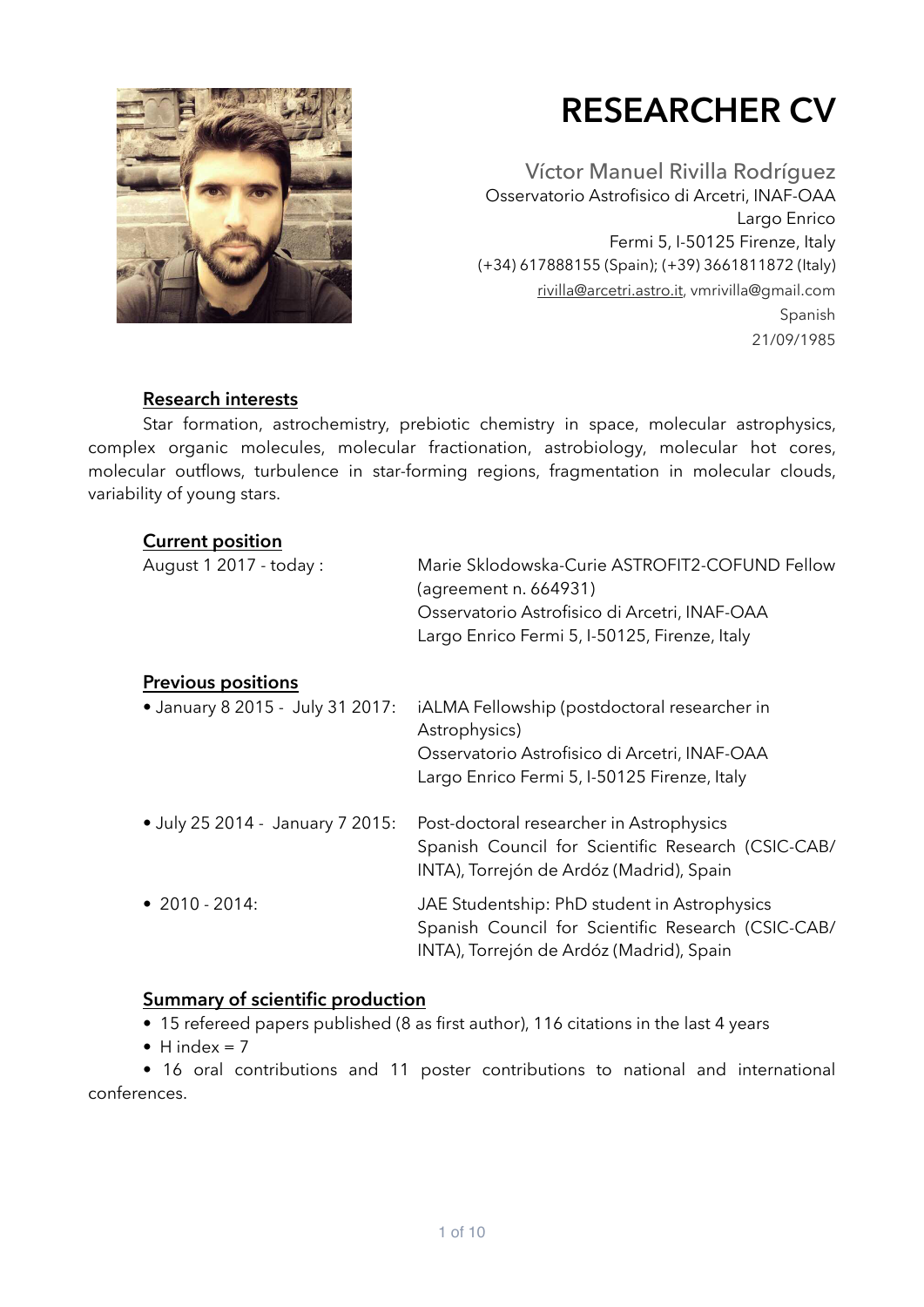#### **Awards**

• 2017: *'Marie Sklodowska-Curie Actions Seal of Excellence',* quality label awarded by the European Commission.

 • March 2017: Best Poster contribution in **IAUS 332: Astrochemistry VII – Through the Cosmos from Galaxies to Planets** (Puerto Varas, Chile): *The first detections of the key prebiotic molecule PO in star-forming regions.*

• 2014: Finalist of the *"Best Spanish doctoral thesis in Astrophysics Prize"*, awarded by the Spanish Astronomical Society (SEA).

## **Academic achievements**

 • 2010-2014: PhD in Astrophysics, Thesis title: *'The role of low-mass star clusters in the formation of massive stars'*, supervised by Prof. Jesús Martín-Pintado.

<http://www.arcetri.astro.it/~rivilla/Tesis/>

Grade: "Sobresaliente" cum laude (maximum)

 Institution: Center of Astrobiology, Spanish Council for Scientific Research (CSIC-CAB/ INTA), Torrejón de Ardoz, Madrid, Spain / University Autónoma of Madrid, Spain

• 2008-2010: Postgraduate Master's Degree in Astrophysics

 Institution: University Complutense of Madrid (UCM) and University Autónoma of Madrid (UAM), Spain.

Grade: 8.89 (10.0 max)

 • 2003-2008: Degree in Physics Science Institution: University Autónoma of Madrid (UAM), Spain Grade: 8.86 (10.0 max)

 **•** 2001-2003: High School in Scientific Subjects Institution: Jorge Manrique High School, Tres Cantos, Madrid, Spain Grade: 9.9 (10.0 max).

# **Academic Grants Awarded**

• 2008-2010: JAE Studentship for the completion of the postgraduate Master's degree in Astrophysics, awarded by the Spanish Council for Scientific Research (CSIC).

 • 2007-2008: Collaboration Grant, awarded by the Spanish Ministry of Education and Science.

 • 2007: Grant of Introduction to Research for students at penultimate degree course, awarded by the Spanish Council for Scientific Research (CSIC).

- 2005-2006: Grant of Excellence, awarded by the Region of Madrid (CAM).
- 2004-2005: Grant of Excellence, awarded by the Region of Madrid (CAM).

• 2003-2004: Grant of Excellence, awarded by the Region of Madrid (CAM).

# **Research Funds Awarded**

• 2017-today: *BIOSFERA - Birth Of Stars and liFe: Edge Research at INAF* (PI Rivilla; 150,000 EUR) project awarded by the European Commission under the Marie Sklodowska-Curie grant agreement n. 664931 (Arcetri Astrophysical Observatory, Florence).

• 2015-2017: iALMA Project Fellowship (Post-doc position at Arcetri Astrophysical Observatory, Florence)

 • 2014-2015: Researcher contract (Post-doc position at the Center of Astrobiology, Spanish Council for Scientific Research, CSIC, Madrid)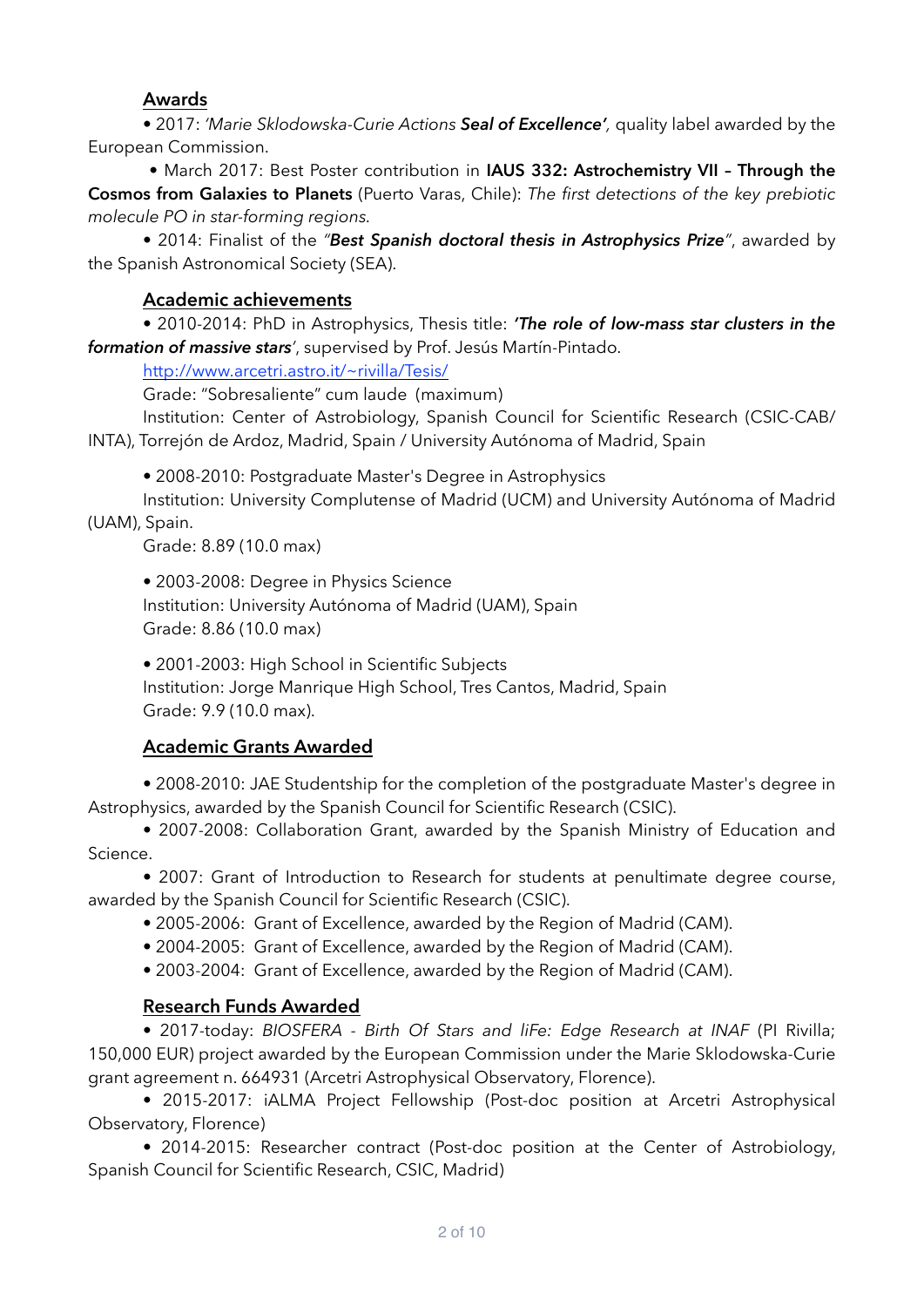• 2010-2012: Contract for the completion of the PhD doctoral thesis (PhD position at the Center of Astrobiology, Spanish Council for Scientific Research, CSIC, Madrid)

#### **Participation in Funded Scientific Projects**

 • 2017-today: *BIOSFERA - Birth Of Stars and liFe: Edge Research at INAF* (150,000 EUR) project awarded by the European Commission under the Marie Sklodowska-Curie grant agreement n. 664931.

Participation: PI

 • 2015-2017: *iALMA* Italian Premiale Project, Italian National Institute of Astrophysics (INAF).

Participation: Post-doc

• 2011-2015: Spanish contribution to SAFARI/SPICA (Phase B) and HERSCHEL (Phase D). Scientific exploitation of observations in the mid- and far-IR with satellites (AYA2010-21697- C05-01), Spanish Council for Scientific Research, CSIC, Madrid.

Participation: PhD student

 • 2008-2010: HERSCHEL: Contribution to the Control Center of the HIFI instrument and to the Scientific Program (ESP2007-65812-C02-01), Spanish Council for Scientific Research, CSIC, Madrid.

Participation: PhD student and Post-doc

#### **Participation in Scientific Events**

 • 20 - 24 August 2017: **Molecules in space - Linking the interstellar medium to exoplanets, Washington** DC, USA

 Participation: Talk - *Complex organic molecules in star-forming regions: hot cores and hot corinos.* 

<http://ism2planets.strw.leidenuniv.nl>

 • 17 - 19 July 2017: **Current and future perspectives of Chemical modelling in Astrophysics**, Hamburg, Germany

Participation: Talk - *Phosphorus, the missing prebiotic element. How to detect and model* 

*it.* 

<http://www.hs.uni-hamburg.de/astromodel2017/>

 • 5 - 9 June 2017: **Francesco´s Legacy: Star formation in space and time**, Florence, Italy Participation: Talk - *The formation of prebiotic molecules in star-forming regions* <http://www.arcetri.astro.it/~sfst2017/>

 • 20 - 24 March 2017: **IAUS 332: Astrochemistry VII – Through the Cosmos from Galaxies to Planets**, Puerto Varas, Chile

 Participation: Poster - *The first detections of the key prebiotic molecule PO in star-forming regions* (awarded with the prize of best poster of the conference)

<https://iaus332.physics.unsw.edu.au>

• 13 - 17 March 2017: **Astrowin 2017**, University of Florida, Gainesville, USA

 Participation: Talk 1 - *The formation of prebiotic molecules in star-forming regions: Phosphorus and COMs*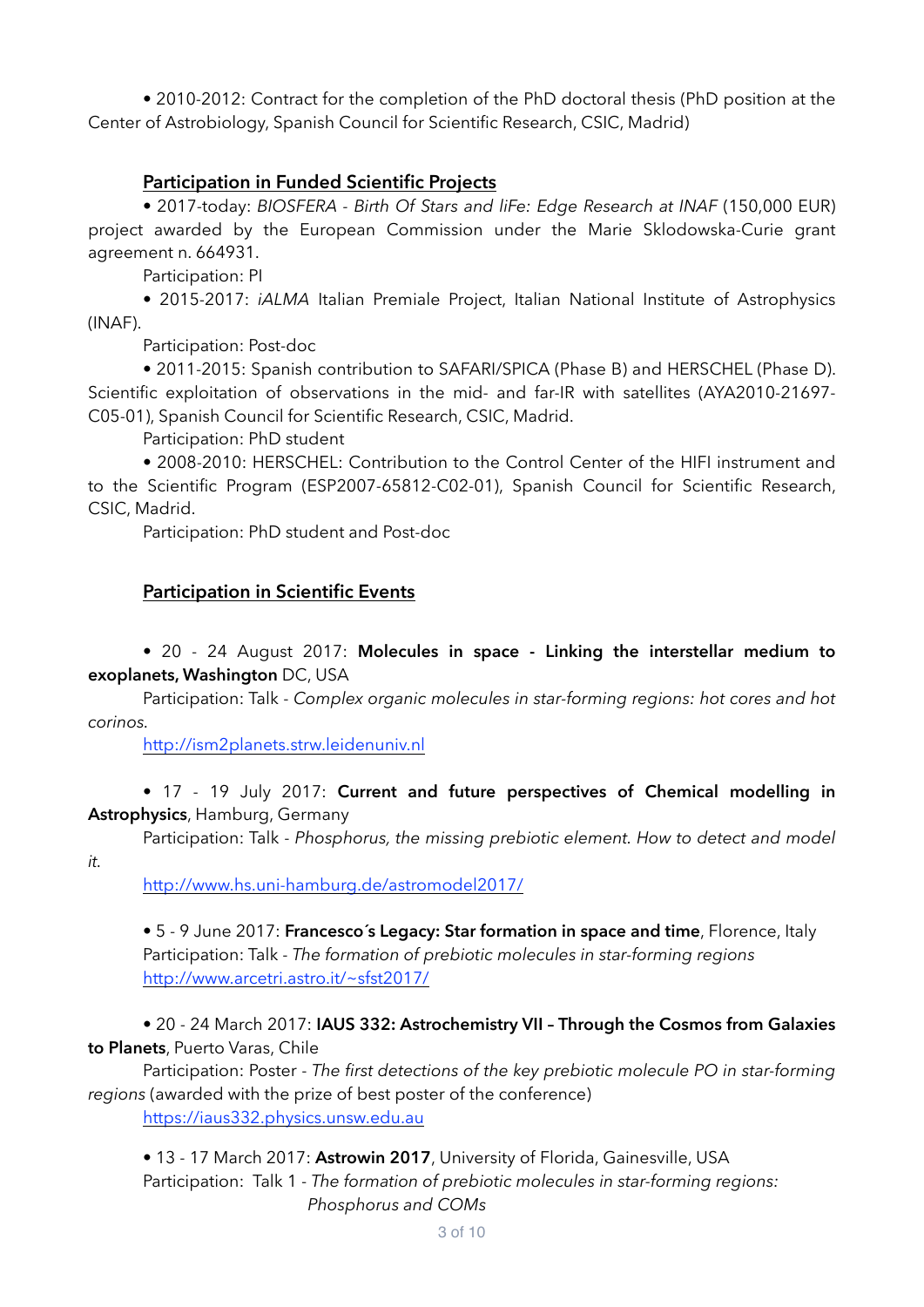Talk 2 *- The low D/H ratio in the Galactic Center quiescent gas* <http://www.astro.ufl.edu/~jt/astrowin/>

• 21 - 25 November 2016: **European Conference on Laboratory Astrophysics** - ECLA 2016 – Gas on the Rocks

 Participation: Poster - *The first detections of the key prebiotic molecule PO in star-forming regions*

<http://www.ecla2016.com>

#### • 10 - 13 October 2016: **Fractionation of isotopes in space: from the solar system to galaxies,** Florence, Italy

 Participation: Poster - *Low D/H ratio in the Galactic Center Quiescent Gas*  <https://www.arcetri.astro.it/~fraction/index.html>

• 2 -20 May 2016: Programme **Origins of habitable Planets**, Gothenburg Centre for Advanced Studies in Science and Technology, Chalmers University, Gothenburg, Sweden

 Participation - Talk 1 - *Update on radio/X-ray input from YSOs* Talk 2 - *The path to pre-biotic molecules*

[https://www.chalmers.se/en/centres/GoCAS/Events/Origins-of-Habitable-Planets/Pages/](https://www.chalmers.se/en/centres/GoCAS/Events/Origins-of-Habitable-Planets/Pages/default.aspx) default.aspx

 • 10 - 11 March 2016: **1st Italian Workshop on Astrochemistry: Astronomical Complex Organic Molecules in different environments**, Florence, Italy

 Participation: Talk - *Understanding the formation of astrobiological molecules in starforming regions*

<https://www.arcetri.astro.it/astrochem/>

 • 4 - 8 October 2015: Conference **From Clouds to protoplanetary disks: the chemical link**, Hans Harnack Haus, Berlin,

<https://cas-events.mpe.mpg.de/indico/event/0/>

 Participation: Talk - *Understanding the formation of astrobiological molecules in starforming regions.* 

• 15 - 17 September 2015: **5th Workshop of the Italian Astrobiology Society: Life in a Cosmic context**, International School for Advanced Studies (SISSA), Trieste,

<https://www.ict.inaf.it/indico/event/106/>

Participation: Talk *- Understanding the formation of astrobiological molecules in starforming region.s* 

 • July 1-8 2015: **Orion (un)plugged conference**, University of Vienna, Austria Participation: Talk - *The role of low-mass stars in the formation of massive stars in Orion,*  [https://www.univie.ac.at/alveslab/orion\\_unplugged/assets/online\\_program.pdf](https://www.univie.ac.at/alveslab/orion_unplugged/assets/online_program.pdf) Participation: Poster − *Constraining the non-thermal emission from young stars in Orion* 

• 22-26 June 2015: **European Week of Astronomy and Space Science (EWASS 2015)**, Universidad de la Laguna, Tenerife, Spain,

[http://eas.unige.ch/EWASS2015/](http://eas.unige.ch/ewass2015/)

Participation: invited by the Spanish Astronomical Society (SEA).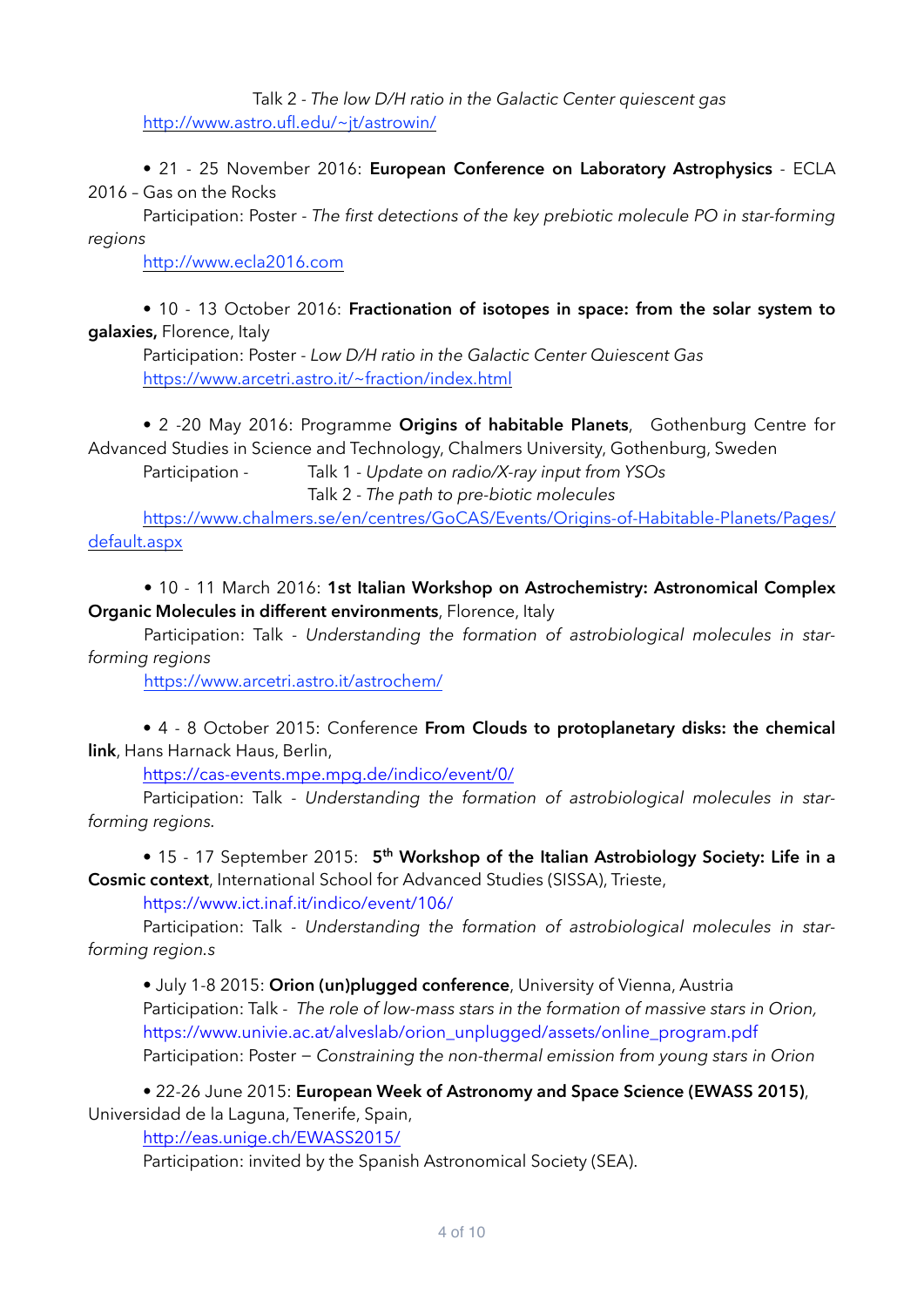• 9-10 April 2015: **ALMA proposal preparation day 2015**, Italian ARC, Istituto di Radioastronomia di Bologna, Italy

[http://www.alma.inaf.it/index.php/ALMA\\_proposal\\_preparation\\_day\\_2015](http://www.alma.inaf.it/index.php/alma_proposal_preparation_day_2015)

• 15-20 March 2015: Conference **The Soul of massive star formation**, Puerto Varas, Chile, <http://www.das.uchile.cl/star-formation/>

Participation: Poster *- The role of low-mass star clusters in the formation of massive stars* [http://www.arcetri.astro.it/~rivilla/Posters/Poster-cile.pdf](http://www.arcetri.astro.it/~rivilla/posters/poster-cile.pdf).

 • 19-20 February 2015: **iALMA Project Workshop**, CNR Research Area, Bologna, Italy [http://ialma.alma.inaf.it/index.php/19-20\\_Febuary\\_2015\\_-\\_Face2face\\_meeting](http://ialma.alma.inaf.it/index.php/19-20_febuary_2015_-_face2face_meeting)  Participation: Talk - *HCO as precursor of glycolaldehyde*

• 22-23 January 2015: **Workshop on mm-VLBI with ALMA**, CNR Research Area, Bologna,

Italy

[http://www.alma.inaf.it/index.php/Workshop\\_on\\_mm-VLBI\\_with\\_ALMA](http://www.alma.inaf.it/index.php/workshop_on_mm-vlbi_with_alma) Participation: Poster − *Constraining the non-thermal emission from young stars in Orion*, [http://www.alma.inaf.it/images/Rivilla.pdf.](http://www.alma.inaf.it/images/rivilla.pdf)

 • 20-21 January 2015: **Third workshop on Millimeter Astronomy in Italy**, CNR Research Area, Bologna, Italy

 [http://www.alma.inaf.it/index.php/Terzo\\_Workshop\\_sull](http://www.alma.inaf.it/index.php/terzo_workshop_sull)

%27Astronomia Millimetrica in Italia

 Participation: Talk − *Radio flares from Orion young stars* [http://www.alma.inaf.it/images/Rivilla\\_mm15.pdf.](http://www.google.com/url?q=http%253a%252f%252fwww.alma.inaf.it%252fimages%252frivilla_mm15.pdf&sa=d&sntz=1&usg=afqjcnhvfl8vpsdptty7y881t2xiiqeuyw)

• 8-12 September 2014:: **44st Young European Radio Astronomers Conference** (YERAC),

Toruń Centre for Astronomy at the Nicolaus Copernicus University, Poland,

[http://yerac2014.astro.uni.torun.pl](http://www.google.com/url?q=http%253a%252f%252fyerac2014.astro.uni.torun.pl&sa=d&sntz=1&usg=afqjcnfht-nslmzgepeedy_qpo9kadobzw)

 Participation: Poster and talk − *Short- and long-term radio variability of young stars in the Orion Nebula Cluster and Orion Molecular Cloud* 

<http://yerac2014.astro.uni.torun.pl/wp-content/uploads/yerac-2014-rivilla.pdf>.

• 10-14 June 2013: **Conference Massive Stars: From α to Ω**, Rodes, Greece [http://a2omega-conference.net/Default.aspx](http://www.google.com/url?q=http%253a%252f%252fa2omega-conference.net%252fdefault.aspx&sa=d&sntz=1&usg=afqjcneagsfcb3cdsh2kwudmrakdkeedaa)

 Participation: Poster − *The role of low mass star clusters in massive star formation. The Orion case*, [http://www.arcetri.astro.it/~rivilla/Posters/Poster-Rodas-SessionI\\_17\\_Rivilla.pdf](http://www.arcetri.astro.it/~rivilla/posters/poster-rodas-sessioni_17_rivilla.pdf).

 • 9-13 July 2012: **X Astronomical Spanish Society Meeting**, Valencia [http://www.sea-astronomia.es/drupal/SEA2012](http://www.google.com/url?q=http%253a%252f%252fwww.sea-astronomia.es%252fdrupal%252fsea2012&sa=d&sntz=1&usg=afqjcnfnjje5a83ixvj6cpdyr9jta5eerq)

 Participation: Poster − *The kinematics of the hottest gas in massive star-forming regions* [http://www.arcetri.astro.it/~rivilla/Posters/Poster-X-SEA-VMRivilla.pdf](http://www.arcetri.astro.it/~rivilla/posters/poster-x-sea-vmrivilla.pdf).

• 18-20 July 2011: **41st Young European Radio Astronomers Conference** (YERAC),

University of Manchester - Jodrell Bank Observatory, UK,

[http://www.jb.man.ac.uk/meetings/YERAC2011/](http://www.google.com/url?q=http%253a%252f%252fwww.jb.man.ac.uk%252fmeetings%252fyerac2011%252f&sa=d&sntz=1&usg=afqjcngs9oi6qbscwkehxbos583mknfolq)

 Participation: Poster and talk − *The overall systematic trends in the kinematics of the hottest gas in massive star-forming regions* 

 [http://www.jodrellbank.manchester.ac.uk/meetings/YERAC2011/](http://www.jodrellbank.manchester.ac.uk/meetings/yerac2011/downloads.html#Presentations) downloads.html#Presentations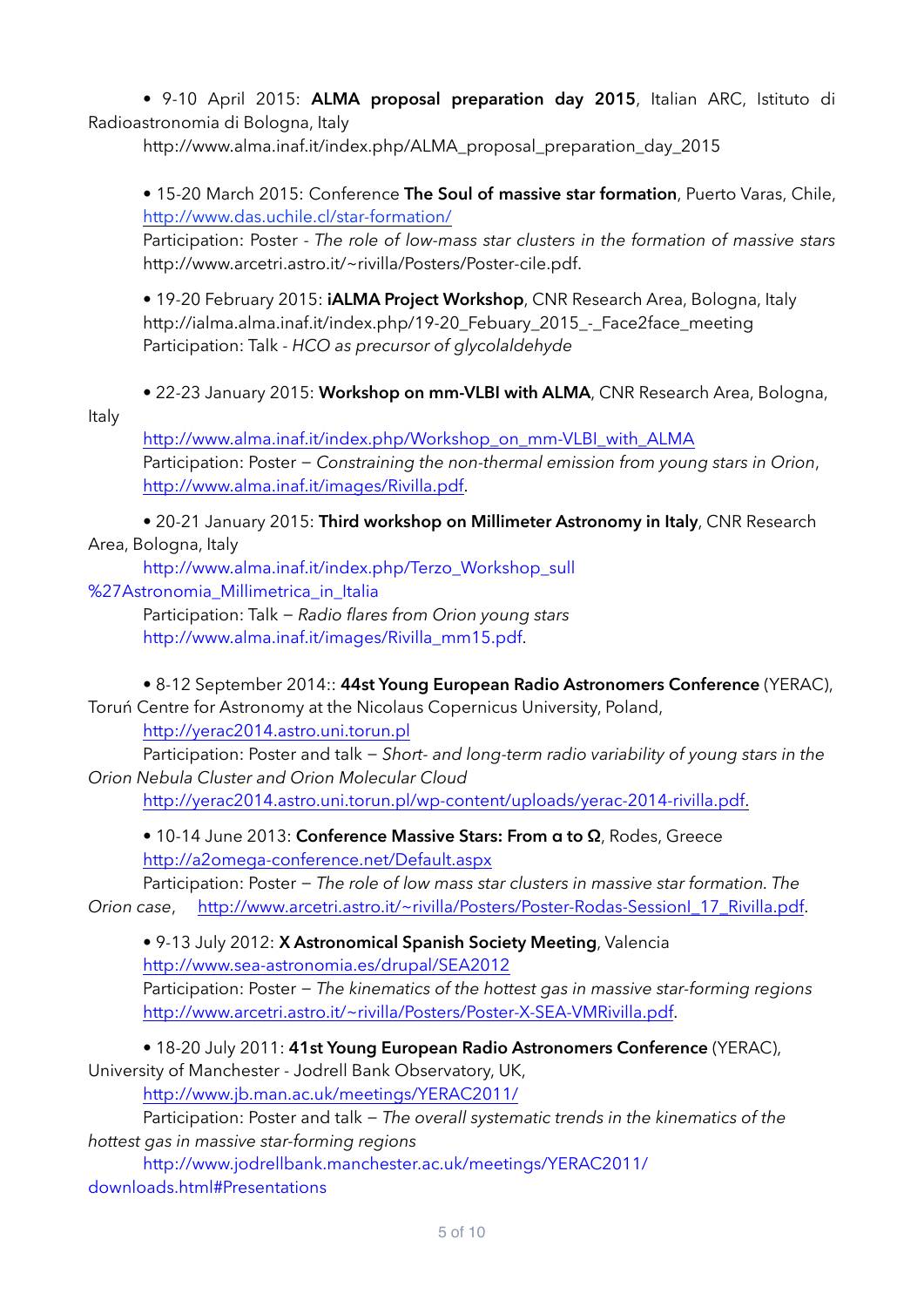• 30 May - 3 June 2011: **The Molecular Universe (IAU Symposium 280)**, Toledo, Spain

2011 [http://www.iau.org/science/meetings/past/symposia/993/](http://www.google.com/url?q=http%253a%252f%252fwww.iau.org%252fscience%252fmeetings%252fpast%252fsymposia%252f993%252f&sa=d&sntz=1&usg=afqjcngacplryuqd05bsuay8uabymm3bag)

 Participation: Poster − *The overall systematic trends in the kinematics of the hottest gas in massive star forming regions* 

 [http://adsabs.harvard.edu/abs/2011IAUS..280P.316R](http://www.google.com/url?q=http%253a%252f%252fadsabs.harvard.edu%252f&sa=d&sntz=1&usg=afqjcnfceyl0iwyyzjwpjio2zlh0kpelgw) http://www.arcetri.astro.it/~rivilla/Posters/poster\_toledo\_victor.pdf.

 • 18 October 2010: **1st Center of Astrobiology Astrophysics Department Workshop**, Torrejón de Ardoz, Madrid, Spain

 Participation: Talk − *On the role of low mass stars in the formation of massive stars. The Orion Case*.

 • 28 November - 1 December 2010: **ALMA Early Science,** IRAM, Grenoble, France [http://www.iram-institute.org/EN/content-page-183-7-67-183-0-0.html](http://www.iram-institute.org/en/content-page-183-7-67-183-0-0.html)

# **Invited Scientific Seminars**

• December 14 2017 (*planned date*), Center for Space and Habitability (CSH), Bern, Switzerland

 • November 14 2016: *Understanding the formation of prebiotic molecules in star-forming regions*, Istituto di Radioastronomia (IRA), Bologna, Italy

 • May 24 2015: *Understanding the formation of astrobiological molecules in star-forming regions*[, General Seminar, Arcetri Astrophysical Observatory, Florence, Italy, http://](http://www.google.com/url?q=http%253a%252f%252fwww.arcetri.astro.it%252f~rivilla%252ftalks%252f&sa=d&sntz=1&usg=afqjcnej8ut7karj6pqsga77s-b6e0pbdg) www.arcetri.astro.it/~rivilla/Talks/ rivilla-seminar-arcetri6.pdf

• December 19 2014: *The role of low-mass star clusters in the formation of massive stars*, University of Alicante, Alicante, Spain

 • August 29 2014: *The role of low-mass star clusters in the formation of massive stars*, Smithsonian Astrophysical Observatory, Harvard-Smithsonian Center for Astrophysics (CfA), Cambridge, MA, USA

 • April 7 2014: *The role of low-mass star clusters in the formation of massive stars*, University of Vienna, Austria

# **Short research stays**

• 3 -14 July 2017, **Queen Mary University**, London, UK

Collaborator: Dr. Izaskun-Jiménez-Seraa

 Work: Reduction and analysis of astronomical data about the chemical complexity of the Galactic Center.

#### • 8 -12 May 2017, **Center of Astrochemical Studies (CAS), Max Planck Institute for Extraterrestrial Physics (MPE)**, Munich, Germany

Collaborator: Prof. Dr. Paola Caselli and Dr. Anton Vasyunin

 Work: Comparison between observations and chemical models of phosphorus chemistry.

 • September 22 2014 - October 11 2014: **National Radio Astronomy Observatory** (NRAO, Socorro, New Mexico, USA).

Collaborators: Dr. Claire Chandler and Dr. Jan Forbrich

Work: Extensive calibration, imaging and preliminary analysis of VLA data.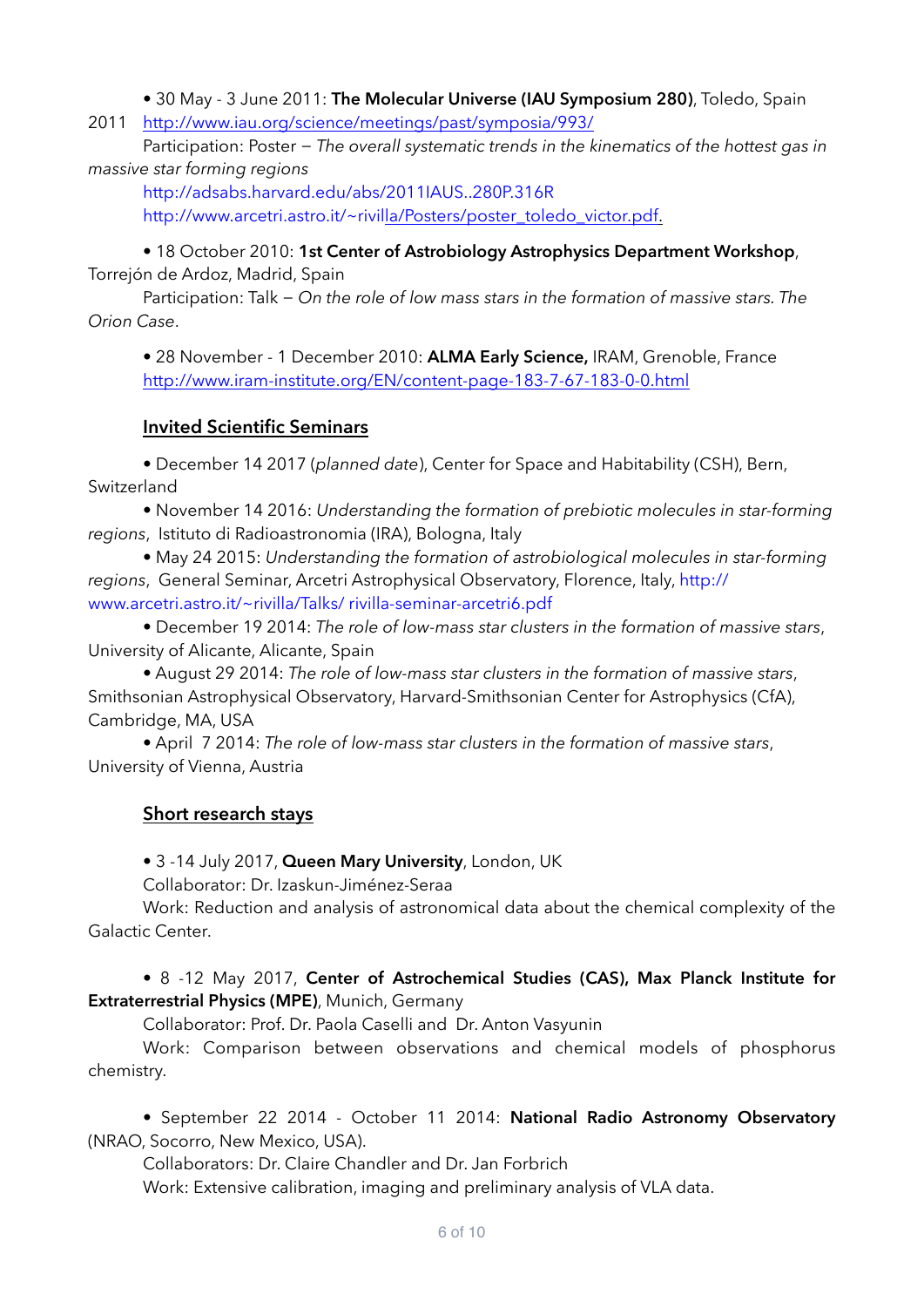# • February 19 - May 23 2011: **Smithsonian Astrophysical Observatory, Harvard-**

**Smithsonian Center for Astrophysics** (CfA), Cambridge, MA, USA

Collaborators: Dr. Qizhou Zhang and Dr. Izaskun Jiménez-Serra

 Work: Reduction and study of SMA interferometric observations of the dense gas of massive star forming regions.

• 21 October - December 20 2010: **Arcetri Astrophysical Observatory**, INAF, Florence, Italy.

Collaborator: Dr. Riccardo Cesaroni

Work: Analysis of VLA interferometric observations of massive star-forming regions.

• February 15-19 2010: **University College of London** (UCL), England.

Collaborator: Dr. Jeremy Yates

 Work: Use of the radiative transfer code SMMOL to model molecular lines from vibrationally excited states.

• July 31- September 30 2009: **National Radio Astronomy Observatory** (NRAO), Socorro, New Mexico, USA.

Collaborator: Dr. Claire J. Chandler

 Work: Reduction of high frequency VLA observations of regions of massive star formation, both galactic and extragalactic.

#### **Participation in schools**

• 19-21 September 2016: **KROME Computational School**, Florence, Italy, http:// [kromepackage.org/bootcamp/index.php](http://kromepackage.org/bootcamp/index.php)

 • September 2011: **6th IRAM 30m Summer School**, Institute de Radio Astronomie [Millimetrique \(IRAM\), Granada, Spain,](http://iram-institute.org/EN/content-page-202-7-67-202-0-0.html) http://iram-institute.org/EN/contentpage-202-7-67-202-0-0.html

 • June 2010: **12th Synthesis Imaging Workshop**, National Radio Astronomy Observatory, Socorro, New Mexico, USA, <http://www.aoc.nrao.edu/events/synthesis/2010/>

#### **Teaching activities**

 • June 2017: 1 hr lesson to high-school students: "Astrochemistry", Arcetri Astrophysical Observatory, Florence, Italy

 • June 2016: 1 hr lesson to high-school students: "Star Formation: physics and chemistry", Arcetri Astrophysical Observatory, Florence, Italy

• May 25-29 2015: School of Astrophysics "Francesco Lucchin"

Tutorial: "*Using the ALMA Science Archive*"

 [http://www.arcetri.astro.it/~lt/scuola2015/](http://www.google.com/url?q=http%253a%252f%252fwww.arcetri.astro.it%252f~lt%252fscuola2015%252f&sa=d&sntz=1&usg=afqjcnfchav0qurapaf72hvsadhaey0vcq)

#### **Experience organising scientific events**

• Local Organising Committee (LOC) member of the conference *"Fractionation of isotopes in space: from the solar system to galaxies"* (Florence, Italy, 10-13 October 2016), https://www.arcetri.astro.it/~fraction/

• Scientific Organising Committee (SOC) co-chair and Local Organising Committee (LOC) member of the conference "Cosmic Rays: the salt of the star formation recipe",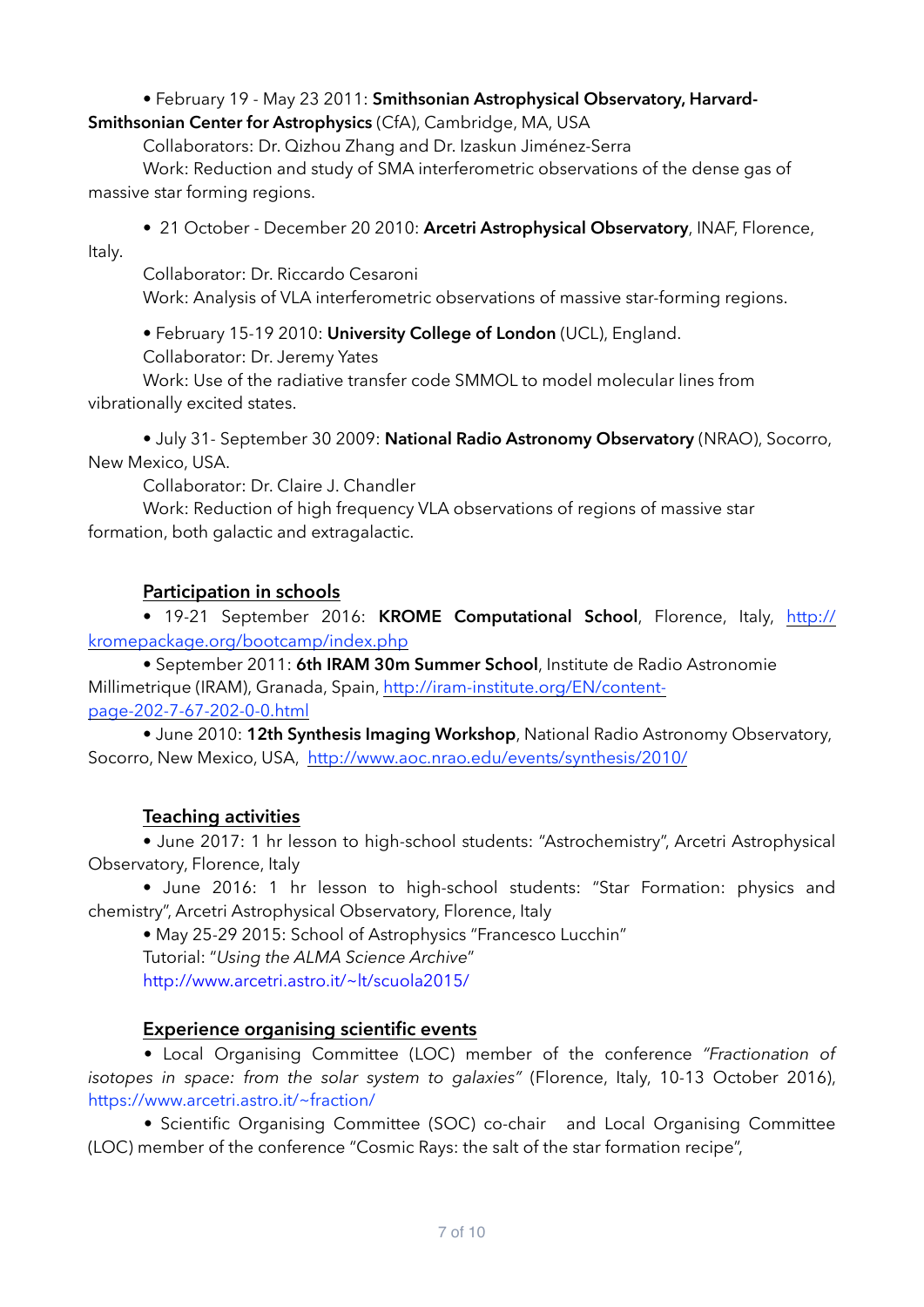#### **Experience refereeing scientific papers**

- Referee of 1 article published in Astronomy and Astrophysics.
- Referee of 1 article published in Astrophysical Journal.

#### **Astrophysical Facilities used**

- Atacama Large Millimeter Array (ALMA): Principal investigator [PI] in 3 projects.
- Very Large Array (VLA): Principal investigator [PI] in 5 projects.
- IRAM NOEMA interferometer: PI in 1 project.
- Sub-millimeter Array (SMA): PI in 2 projects.
- Green Bank Telescope (GBT): PI in 2 projects.
- Effelsberg Telescope: PI in 1 project.
- APEX Telescope: co-PI in 1 project.
- IRAM 30 meter telescope: PI in 4 projects, including a Director's Discretionary Time

(DDT) project.

• Deep Space Network (DSN) 34 meter telescope: PI in 1 project.

 • I have also used multi-wavelength archival data from multiple others facilities: Chandra Space Telescope, Hubble Space Telescope (HST), Spitzer Space Telescope, James Clerk Maxwell Telescope (JCMT), Herschel Space Telescope, United Kingdom IR Telescope (UKIRT), or Sloan Digital Sky Survey (SDSS).

# **Software Skills**

 • *Development and testing of astronomical software:* Madrid Data Cube Analysis on ImageJ (MADCUBA), software package to visualize and analyze datacubes and spectra.

 • *Astrophysical data calibration and analysis:* CASA, AIPS, GILDAS, MADCUBA, MIRIAD, GBT-IDL, ds9, Aladdin Sky Atlas, SIMBAD, NED.

• *Programming:* Fortran, Python (basic).

#### **Science outreach activities**

• June 2017: Interview for MEDIA-INAF TV to explain the detection of CH<sub>3</sub>NCO in solar-

type protostars, <http://www.media.inaf.it/2017/06/08/isocianato-di-metile-attorno-a-baby-stelle/> • May 2017: "*Bambineide 2017: Arcetri e le sette terre - Giochiamo con la Scienza!*", Open

Day for the public (kids and parents) at the Arcetri Astrophysical Observatory, Firenze, Italy.

• March 2016: *"What are those tiny dots in the sky?"*, talk at Europa International School, Sevilla, Spain.

• May 2015: "*Bambineide 2015: I segreti della luce*", Open Day for the public (kids and parents) at the Arcetri Astrophysical Observatory, Firenze, Italy.

 • June 2012: "*Astrophysics for kids*", talk at Antonio Osuna School, Tres Cantos, Madrid, Spain.

 • June 2012: "*Astrophysics for kids*", talk at Jorge Manrique High School, Tres Cantos, Madrid, Spain.

 • April 2010: "*Radio-interferometry: Revealing the details of the unvisible universe*", talk at Jorge Manrique High School, Tres Cantos, Madrid, Spain.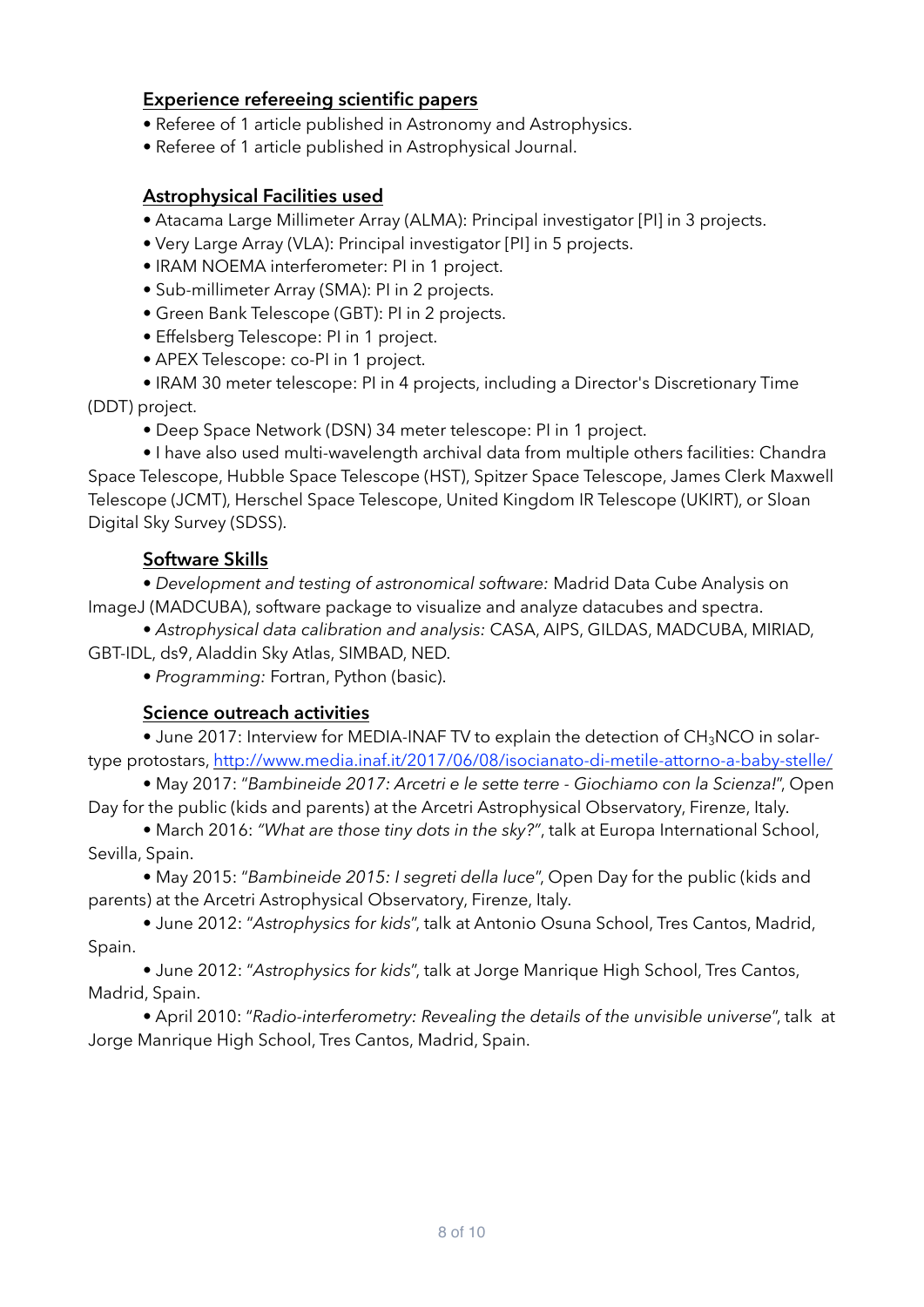# **List of publications**

As first author:

 • R. Martín-Domenech (co-led), **V. M. Rivilla** (co-led)**,** I. Jiménez-Serra, D. Quénard, L. Testi, J. Martín-Pintado, '*Detection of methyl isocyanate (CH3NCO) in a solar-type protostar*', MNRAS, 469, 2230, arXiv:1701.04376, <https://arxiv.org/abs/1701.04376>

 • **V. M. Rivilla**, M. T. Beltrán, J. Martín-Pintado, F. Fontani, P. Caselli, R. Cesaroni, *'On the chemical ladder of esters. Detection and formation of ethyl formate in the W51 e2 hot molecular core',* A&A, 599, 26, arXiv:1611.00719, <https://arxiv.org/abs/1611.00719>

 • **V. M. Rivilla**, M. T. Beltrán, R. Cesaroni, F. Fontani, C. Codella, Q. Zhang, '*Formation of*  ethylene glycol and other complex organic molecules in star-forming regions', A&A, 598, 59, arXiv:1608.07491, <https://arxiv.org/abs/1608.07491>

 • **V. M. Rivilla**, F. Fontani, M. T. Beltrán, A. Vasyunin, P. Caselli, J. Martín-Pintado, R. Cesaroni, *`The first detections of the key prebiotic molecule PO towards star-forming regions`*, ApJ, 826, 161, arXiv:1605.06109, <http://arxiv.org/abs/1605.06109>

• **V. M. Rivilla**, C. J. Chandler, J. Sanz-Forcada, I. Jiménez-Serra, J. Martín-Pintado, and J. Forbrich, '*Short- and long-term radio variability of young stars in the Orion Nebula Cluster and Molecular Cloud*', ApJ, 808, 146, August 2015, doi:10.1088/0004-637X/808/2/146, arXiv: 1504.0089, <http://arxiv.org/abs/1504.00849>

 • **V. M. Rivilla**, I. Jiménez-Serra, J. Martín-Pintado, J. Sanz-Forcada', '*The role of low-mass star clusters in forming the massive stars in DR 21*', MNRAS, 437:1561-1575, January 2014, doi: 10.1093/mnras/stt1989; arXiv:1307.528,<http://arxiv.org/abs/1310.4049>

 • **V. M. Rivilla**, J. Martín-Pintado, J. Sanz-Forcada, I. Jiménez-Serra, A. Rodríguez-Franco, '*X-ray embedded stars as driving sources of outflow-driven turbulence in OMC1-S*', MNRAS, [434:2313-2328, September 2013, doi: 10.1093/mnras/stt1173; arXiv:1307.5283, http://](http://arxiv.org/abs/1302.2763) arxiv.org/abs/1307.5283

 • **V. M. Rivilla**, J. Martín-Pintado, I. Jiménez-Serra, A. Rodríguez-Franco, '*The role of low mass star clusters in massive star formation. The Orion case*', A&A, 554: A48, June 2013, doi: 10.1051/0004-6361/201117487; arXiv:1302.2763, <http://arxiv.org/abs/1302.2763>